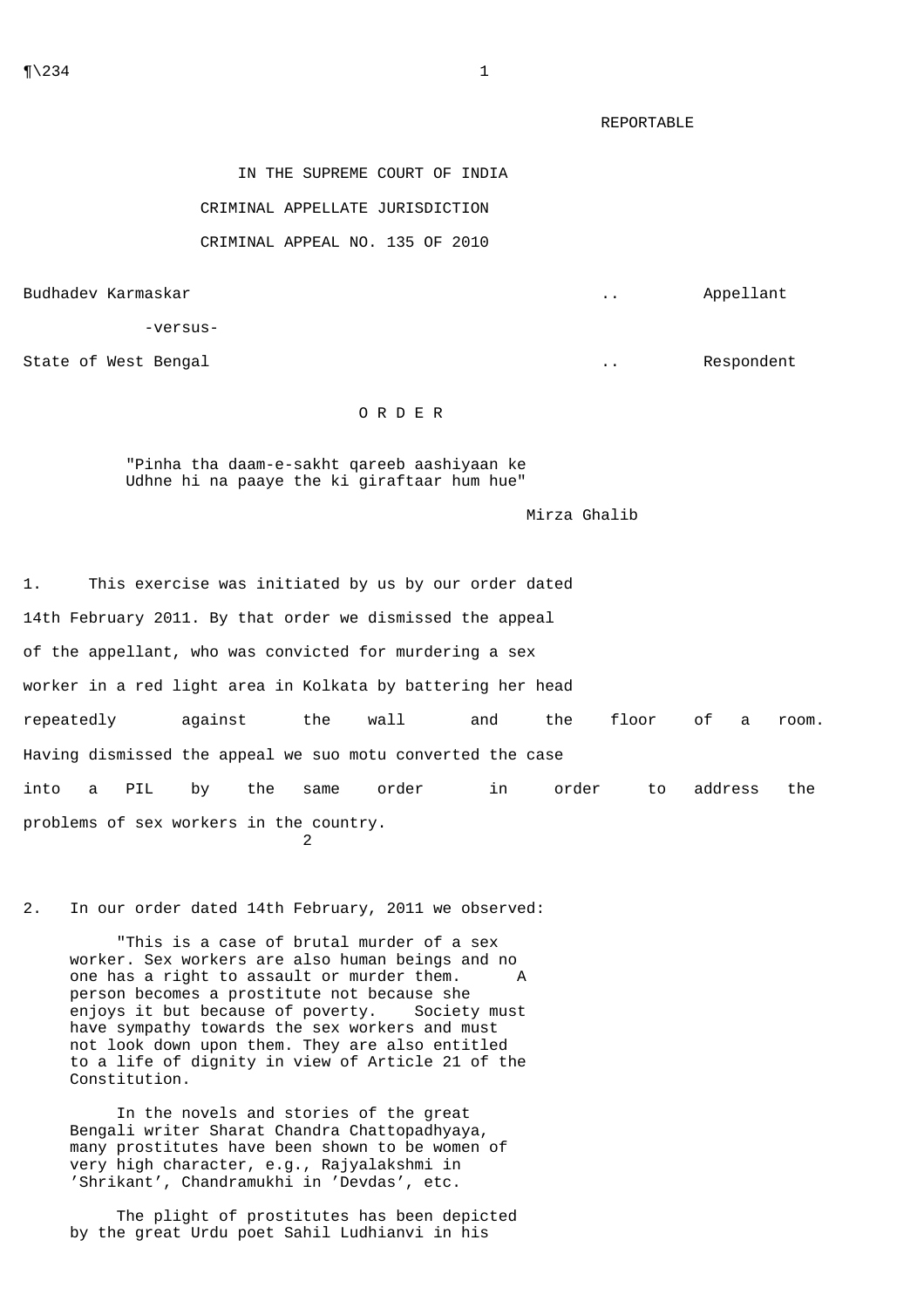poem 'Chakle' which has been sung in the Hindi film Pyasa "Jineh Naaz Hai Hind Par wo kahan hain" (simplified version of the verse 'Sana Khwan-e-taqdees-e-Mashrik Kahan Hain').

 We may also refer to the character Sonya Marmelodova in Dostoyevsky's famous novel 'Crime and Punishment'. Sonya is depicted as a girl who sacrifices her body to earn some bread for her impoverished family.

 Reference may also be made to Amrapali, who was a contemporary of Lord Buddha".

3. We further observed :

 "Although we have dismissed this Appeal, we strongly feel that the Central and the State Governments through Social Welfare Boards should prepare schemes for rehabilitation all over the country for physically and sexually abused women commonly known as prostitutes as we are of the view that the prostitutes also have a right to live with dignity under Article 21 of the Constitution of India since they are also human beings and their problems also need to be addressed.

3

 As already observed by us, a woman is compelled to indulge in prostitution not for pleasure but because of abject poverty. If such a woman is granted opportunity to avail some technical or vocational training, she would be able to earn her livelihood by such vocational training and skill instead of by selling her body.

 Hence, we direct the Central and the State Governments to prepare schemes for giving technical/vocational training to sex workers and sexually abused women in all cities in India. The schemes should mention in detail who will give the technical/vocational training and in what manner they can be rehabilitated and settled by offering them employment. For instance, if a technical training is for some craft like sewing garments, etc. then some arrangements should also be made for providing a market for such garments, otherwise they will remain unsold and unused, and consequently the woman will not be able to feed herself".

4. Subsequently by another order we constituted a panel headed by Mr. Pradip Ghosh, Senior Advocate as the Chairman and including Mr. Jayant Bhushan, Senior Advocate, Durbar Mahila Samanwaya Committee (DMSC), Usha Multipurpose Cooperative Society (UMCS) and Roshni through its founder Ms. Saima Hasan. We also directed the Central Government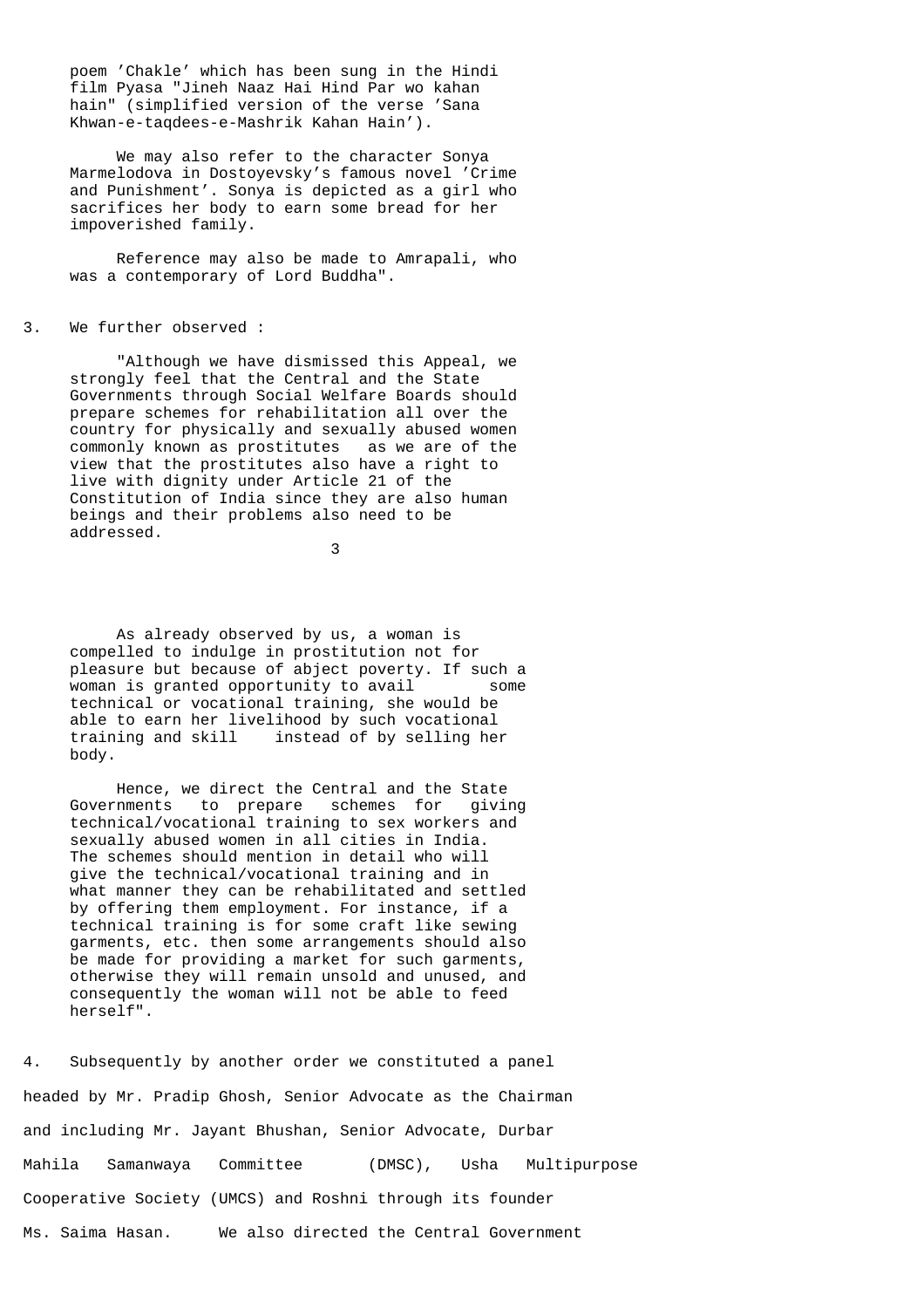to provide some accommodation as well as infrastructure, staff etc. to the panel, and grant it adequate funds. 5. Today, an interim report has been submitted to us by the panel stating that the panel held its first meeting on 25th July, 2011 at 04.30 P.M. and discussed various aspects 4 of the problems relating to sex workers. The report shall

6. We have perused the report. It shows that the panel has set about the task assigned to it in right earnest.

be taken on record.

7. The report has prayed for directions to the Central Government to make necessary funds available for holding workshops/meetings to be attended by experts, resource persons, organizations etc. who may be invited by the panel for this purpose and to arrange their travel by air/rail to and fro Delhi, and also to make suitable arrangements for their accommodation etc. Funds may also be made available to the panel so that the members can educate the concerned people and also to visit other three metropolitan cities i.e. Kolkata, Mumbai and Chennai and also other cities/towns. Funds are also required for advertisements in newspapers and T.V. inviting responses from social organizations and interested individuals who may send their suggestions/comments and also for the purpose of printing and publications, as may be necessary.

8. We direct the Central and the State Governments to provide funds as prayed for by the panel in its report after discussions with the Chairman of the panel Mr. Pradip <u>5</u>

Ghosh, Senior Advocate and other members. 9. In paragraph 10 of the report it has been stated that the Central Government has assured that they will arrange a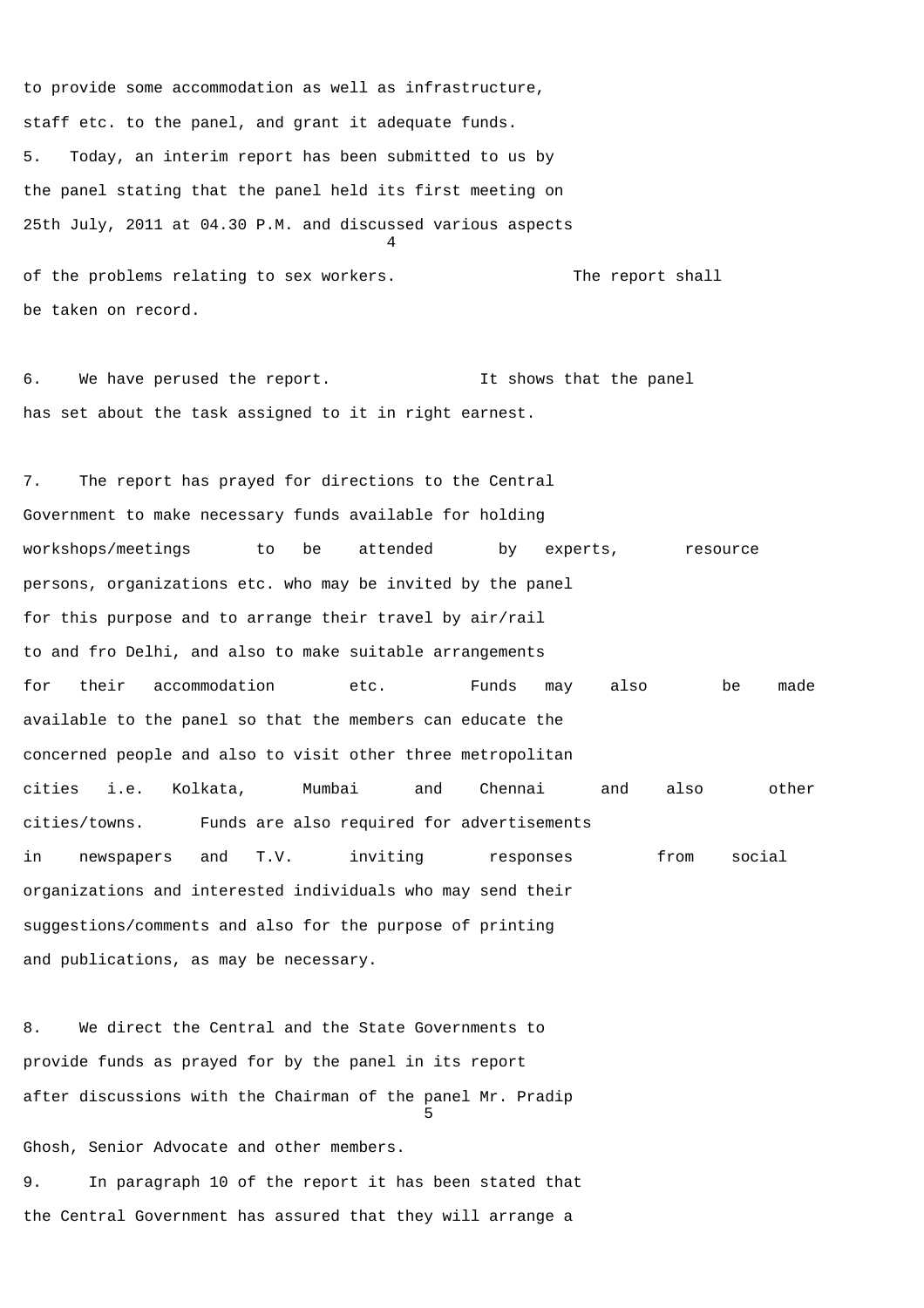place for the meetings of the Panel with necessary infrastructure, computer, staff etc. The Central Government should also look around for a permanent office accommodation for the panel as that will be necessary sooner or later for the proper functioning of the Panel.

10. We have noted that some of the members of the panel are from Kolkata and Delhi, but there is no representation from Mumbai and Chennai. Since we had directed that we shall first take up the problems of sex workers in the four metropolitan cities, i.e. Delhi, Kolkata, Mumbai and Chennai, we suggest to the Chairman of the panel to co-opt some suitable NGOs/social activists from Mumbai and Chennai also in this connection.

11. We again reiterate that this exercise is because we are of the opinion that sex workers are also human beings and hence they are entitled to a life of dignity. The same of the state of the state of the state of the state of the state of the state of the state of the state of the state of the state of the state of the state of the been well-settled by a series of decisions of this Court that the word 'life' in Article 21 of the Constitution means a life of dignity and not just an animal life. We are of the opinion that sex workers obviously cannot lead  $\sim$  6 a life of dignity as long as they remain sex workers.

12. Sex among human beings is different from sex among animals. Sex in humans has a cultural aspect to it also, and is not just a physical act. A sex worker who has to surrender her body to a man for money obviously is not leading a life of dignity. Ordinarily, no woman will willingly surrender her body to a man unless she loves and respects him. A sex worker is obviously not surrendering her body to a man because she loves and respect him, but just for sheer survival. As Nancy says in Charles Dicken's novel 'Oliver Twist', "you adapt or you die".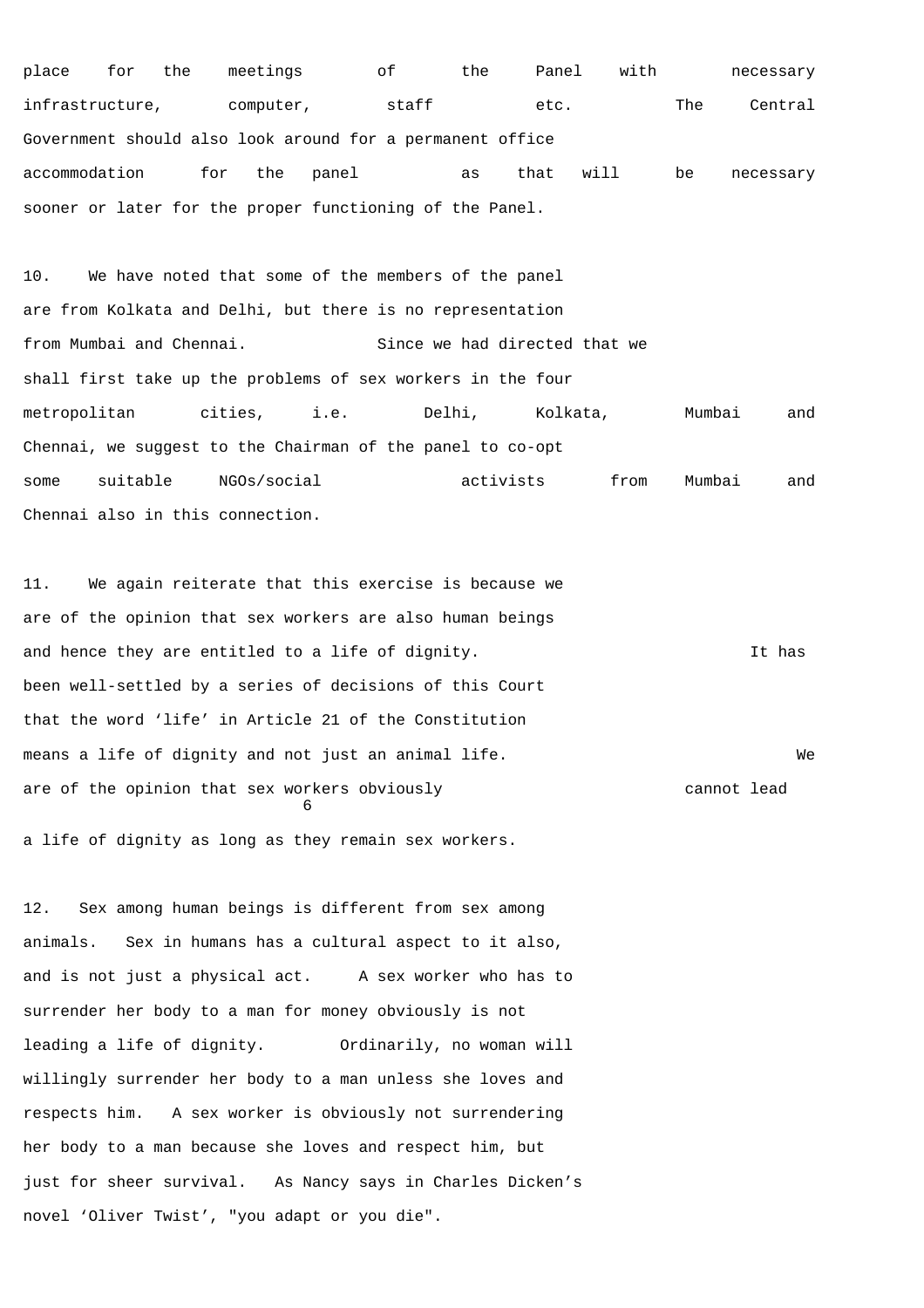13. Apart from that, sex workers are always in danger of getting sexually transmitted diseases (STD), and they are often abused and beaten by the proprietors of the brothel and others who give them a pittance out of her earnings. A woman becomes a sex worker not because she enjoys it but due to abject poverty. One estimate suggests that there are 3 million sex workers in India, many even from Nepal, Bangaldesh, and even the former Soviet Union. This is due to massive poverty in the country, and abroad.

14. Our effort in this exercise is to educate the public and inform them that sex workers are not bad persons, but 7 they are unfortunate girls who have been forced to go into this flesh trade due to terrible poverty. Hence society should not look down upon the sex workers but should have sympathy with them. In fact, in the novels of the great Bengali writer Sharat Chandra Chattopadhayay it has been shown that many of the sex workers were women of very high character, e.g. Rajyalakshmi, Chandramukhi, etc. and the same has been shown in the novels of many European writers. The Russian writer Dostoyevsky's novel 'Crime & Punishment' has shown Sonia Marmeladova as a woman of high character who became a sex worker to feed her starving family. Similarly, in Charles Dicken's novel 'Oliver Twist', the sex worker Nancy is shown to be a girl of high character who sacrifices her life to save Oliver. In Victor Hugo's famous novel 'Les Miserables', Fantine sacrifices her hair and teeth to provide for her daughter Cosette. Martha in 'David Copperfield' is also depicted as a woman of noble heart.

15. We are of the opinion that if sex workers are given proper technical training they will be able to come out of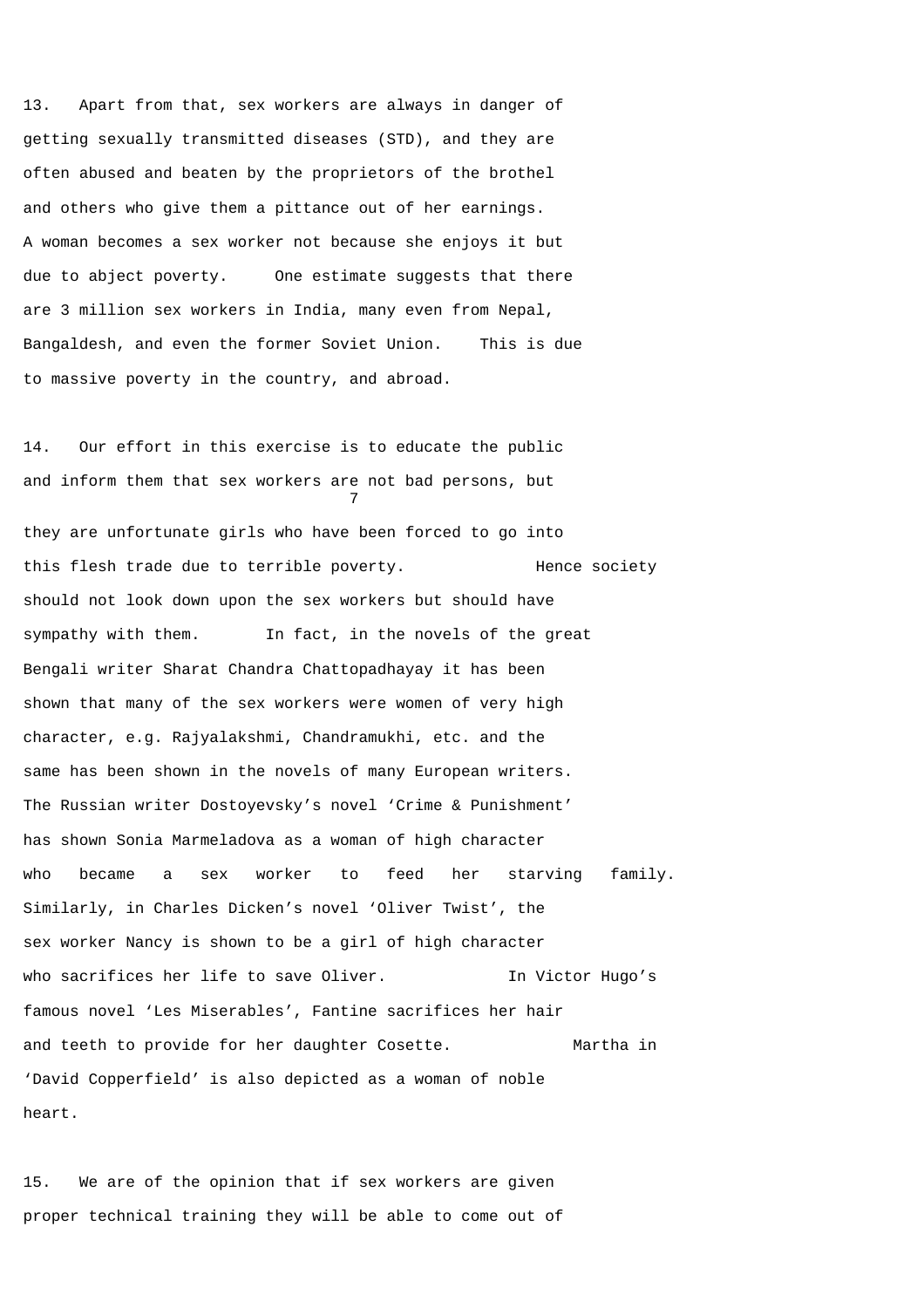sex work and instead earn their livelihood through their technical skills instead of by selling their bodies. That will enable them to live a life of dignity. 8

16. An impleadment application praying for impleadment in this case has been filed. We are of the opinion that instead of applying for impleadment in this case, the applicant should approach the Panel constituted by us and give whatever assistance the applicant wishes to give to the Panel. With these observations, the impleadment application is disposed of.

17. Learned counsel appearing for the State of Uttarakhand has stated that he will file a comprehensive affidavit on behalf of the State within two weeks. He may do so.

18. We may mention here that we are not satisfied with the affidavits already filed by the State Governments before us. Their contents are vague and too general. We had expected the State Governments to come forward with specific schemes for giving technical training to sex workers but that has not been done. The metal of the Hence, we direct that the Secretaries, Social Welfare Departments of the State Governments and the Central Government to meet the Panel constituted by us whenever the Chairman of the Panel so desires so as to discuss how proper schemes in the spirit of our orders can be prepared.

9

19. We are of the opinion that the States should not only come out with schemes indicating therein rehabilitation of the sex workers but they should also demonstrate their commitment to the cause by coming out with some concrete results, at least in phases. So by the next date we expect the State counsels to come out with some effective feedback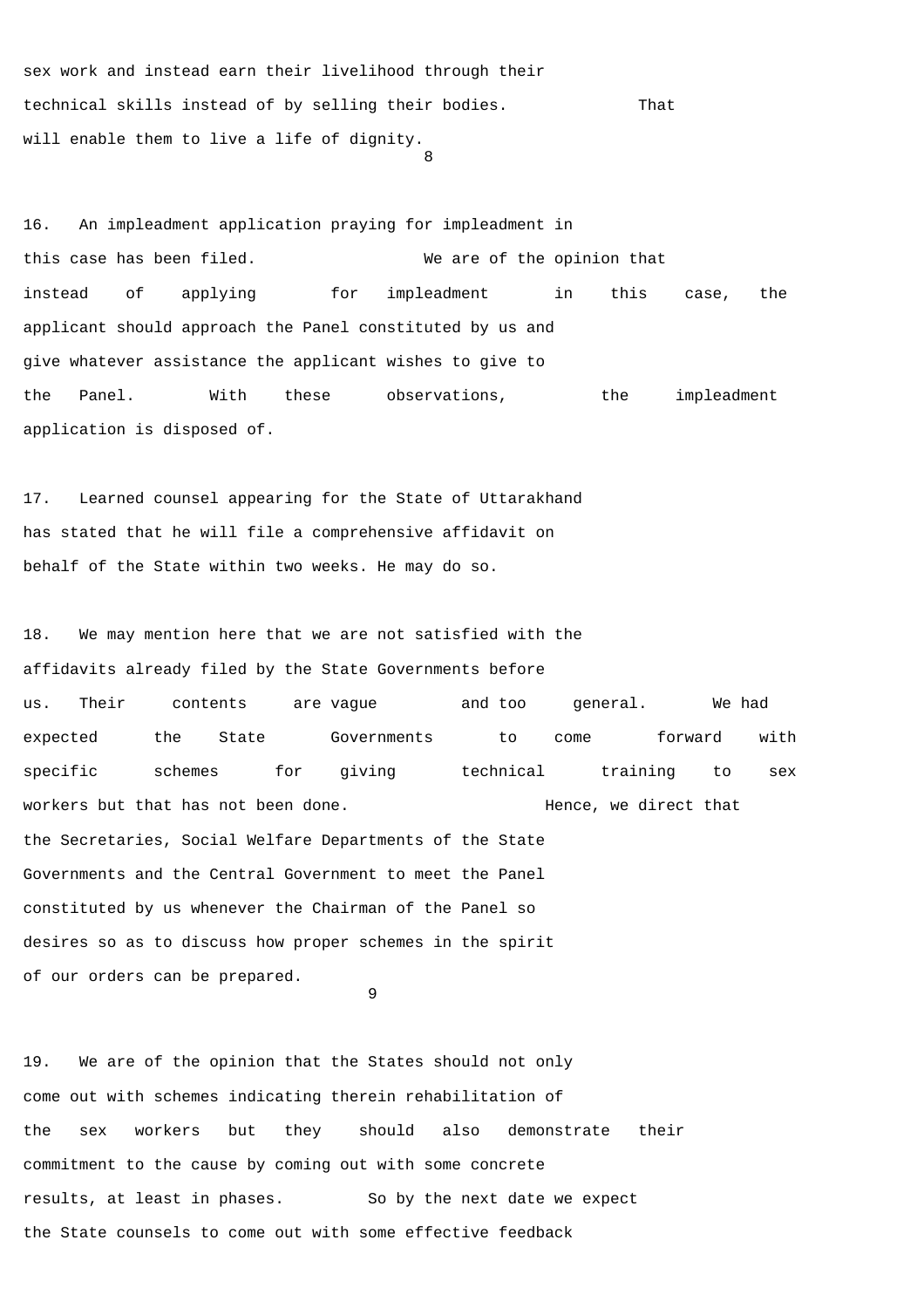whether at least a few sex workers have been offered any alternative employment, in case they were willing for rehabilitation. We also leave it to the Chairman of the Panel constituted by us to come out with some suggestions in what way the sex workers through the State Governments and the metro cities can come out with effective results in this regard and by way of illustration at least they must come out with report of rehabilitation of at least some of the sex workers in each of the States. We make it clear that any rehabilitation of the sex workers will not be coercive in any manner and it shall be voluntary on the part of the sex workers.

20. The Chairman of the Panel with the assistance of the NGOs can provide a list by the next date at least of those sex workers who are living under dire circumstances and are willing for rehabilitation. We are informed that some of the NGOs have a list of figures and localities of such sex workers who are immediately willing for rehabilitation and 10

want to get out of the flesh trade.

21. We are fully conscious of the fact that simply by our orders the sex workers in our country will not be rehabilitated immediately. It will take a long time, but we have to work patiently in this direction. The most what we have done in this case is to present the situation of sex workers in the country in the correct light, so as to educate the public. It is ultimately the people of the country, particularly the young people, who by their idealism and patriotism can solve the massive problems of sex workers. We, therefore, and particularly appeal to the youth of the country to contact the members of the panel and to offer their services in a manner which the panel may require so that the sex workers can be uplifted from their present degraded condition. They may contact the panel at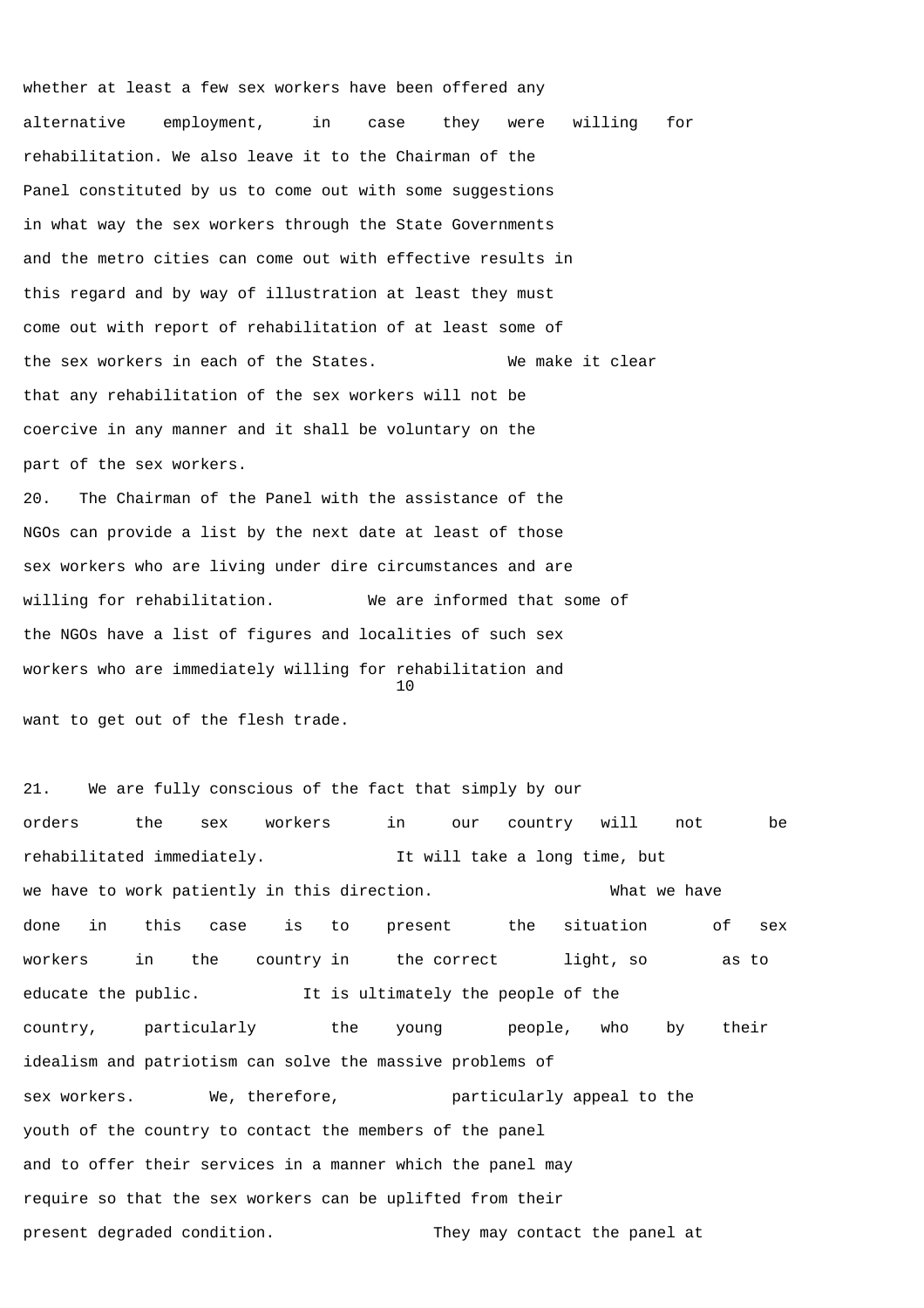the email address: panelonsexworkers@gmail.com.

22. List the case again before this Bench on 24.08.2011 at 10.30 a.m. by which date the Panel appointed by us should submit another report of the progress made.

> ........................J. (MARKANDEY KATJU)

NEW DELHI;  $\dots \dots \dots \dots \dots \dots$ AUGUST 02, 2011 (GYAN SUDHA MISRA)  $11$ ITEM NO.301 COURT NO.6 SECTION IIB [SPECIAL BENCH AT 10.30 A.M.] S U P R E M E C C O U R T O F T I N D I A RECORD OF PROCEEDINGS CRIMINAL APPEAL NO(s). 135 OF 2010 BUDHADEV KARMASKAR **Appellant** (s) VERSUS STATE OF WEST BENGAL STATE OF WEST BENGAL SERVICES AND RESPONDENT (S) (With appln.(s) for impleadment and with office report) Date: 02/08/2011 This Appeal was called on for hearing today. CORAM : HON'BLE MR. JUSTICE MARKANDEY KATJU HON'BLE MRS. JUSTICE GYAN SUDHA MISRA Amicus Curiae Mr. Pradip Ghosh, Sr. Adv. Mr. Pijush K. Roy, Adv. Amicus Curiae Mr. Jayant Bhushan, Sr. Adv. Ms. Reena George, Adv. Mr. Gautam Talukdar, Adv. For Appellant(s) Mr. Lajja Ram, Adv. (A.C) (NP) For Respondent(s) Mr. P.P. Malhotra, ASG Mr. T.S. Doabia, Sr. Adv. Mr. Gaurav Sharma, Adv. Mr. D.S. Mahra, Adv. Ms. Sushma Suri ,Adv. Mr. Ashok Bhan, Sr. Adv. Ms. Sadhana Sandhu, Adv. Mr. Mohd. Khairati, Adv.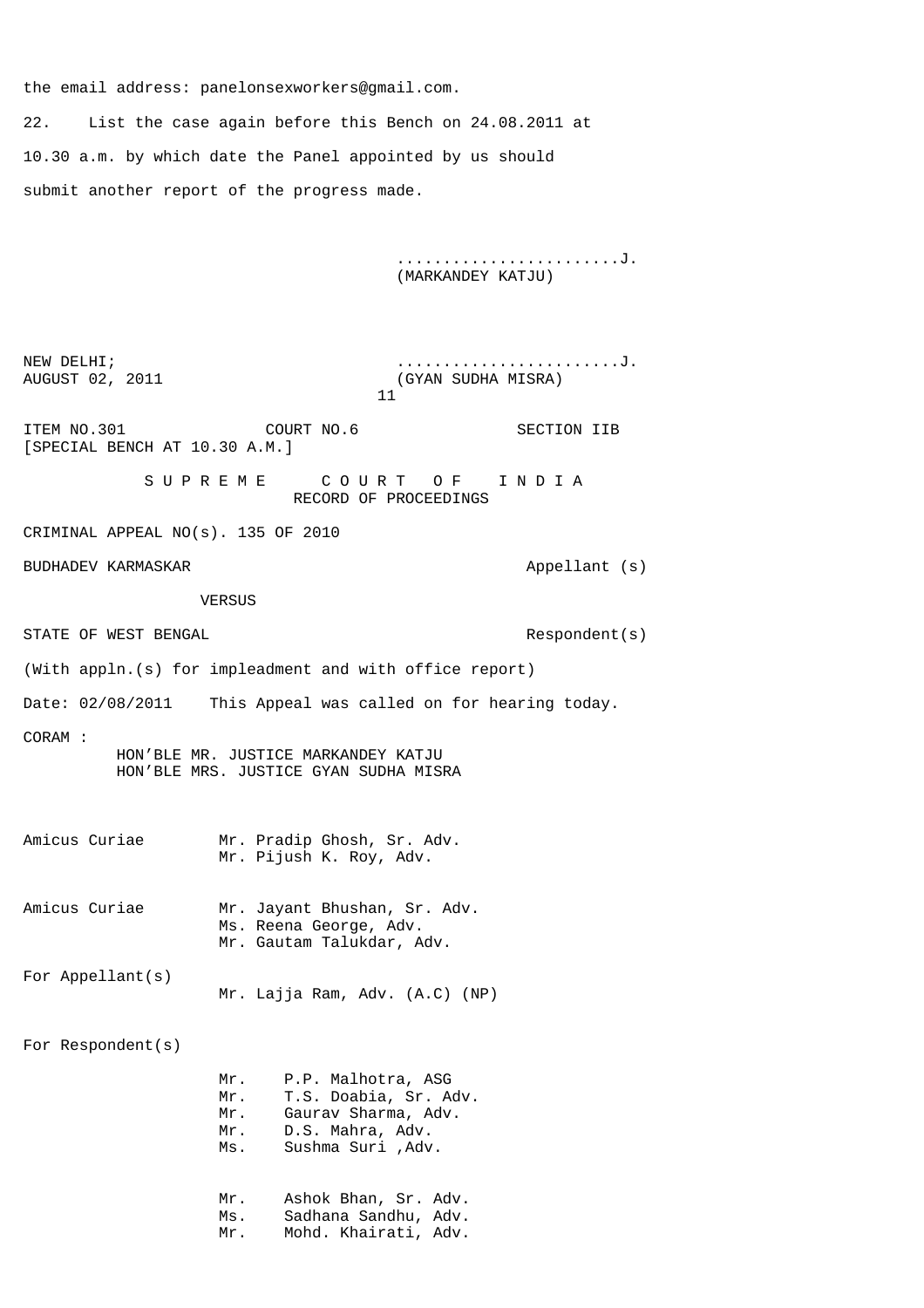$12$  Dr. Manish Singhvi, Addl. Adv. Gen. Mr. Irshad Ahmad ,Adv Mr. Vijay Verma, Adv. Ms. Anitha Shenoy ,Adv. Mr. Ratnakar Dash, Sr. Adv. Mr. Shail Kr. Dwivedi, A.A.G. Mr. Ashutosh Sharma, Adv. Ms. Alka Sinha, Adv. Mr. Anuvrat Sharma ,Adv. Mr. I. Venkatanarayana, Sr. Adv. Mr. D. Mahesh Babu, Adv. Mr. Ramesk Allanki, Adv. Mr. V. Pattabhi Ram, Adv. Ms. Savita Dhanda, Adv. Mr. Ranjan Mozumbar, Adv. for M/s Corporate Law Group Mr. Anil Srivastava, Adv. Mr. Rituraj Biswas, Adv. Mr. Gopal Singh, Adv. Mr. Manish Kumar, Adv. Mr. Gopal Singh, Adv. Mr. Rituraj Biswas, Adv. Mr. P.P. Malhotra, A.S.G. Ms. Anjani Aiyagari, Adv. Mr. S. Wasim A. Quadiri, Adv. Ms. Anil Katiyar, Adv. Ms. Hemantika Wahi, Adv. Ms. Suveni Banerjee, Adv. Mr. Ashwini Kumar, Adv. Mr. Manjit Singh, Addl. Adv. Gen. Mr. Tarjit Singh, Adv. Mr. Kamal Mohan Gupta, Adv. Mr. Abhishek Sood, Adv. Mr. Rohit Kr. Singh, Adv. Mr. Sunil Fernandes, Adv. Ms. Astha Sharma, Adv. 13 Mr. P.V. Dinesh, Adv. Mr. Jogy Scaria, Adv. Mr. Sanjay Kharde, Adv. for Ms. Asha G. Nair, Adv. Mr. KH. Nobin Singh, Adv. Mr. Balaji Srinivasan, Adv. Mr. Radha Shyam Jena, Adv.

Mr. D.S. Mahra ,Adv

Mr. Kuldip Singh, Adv.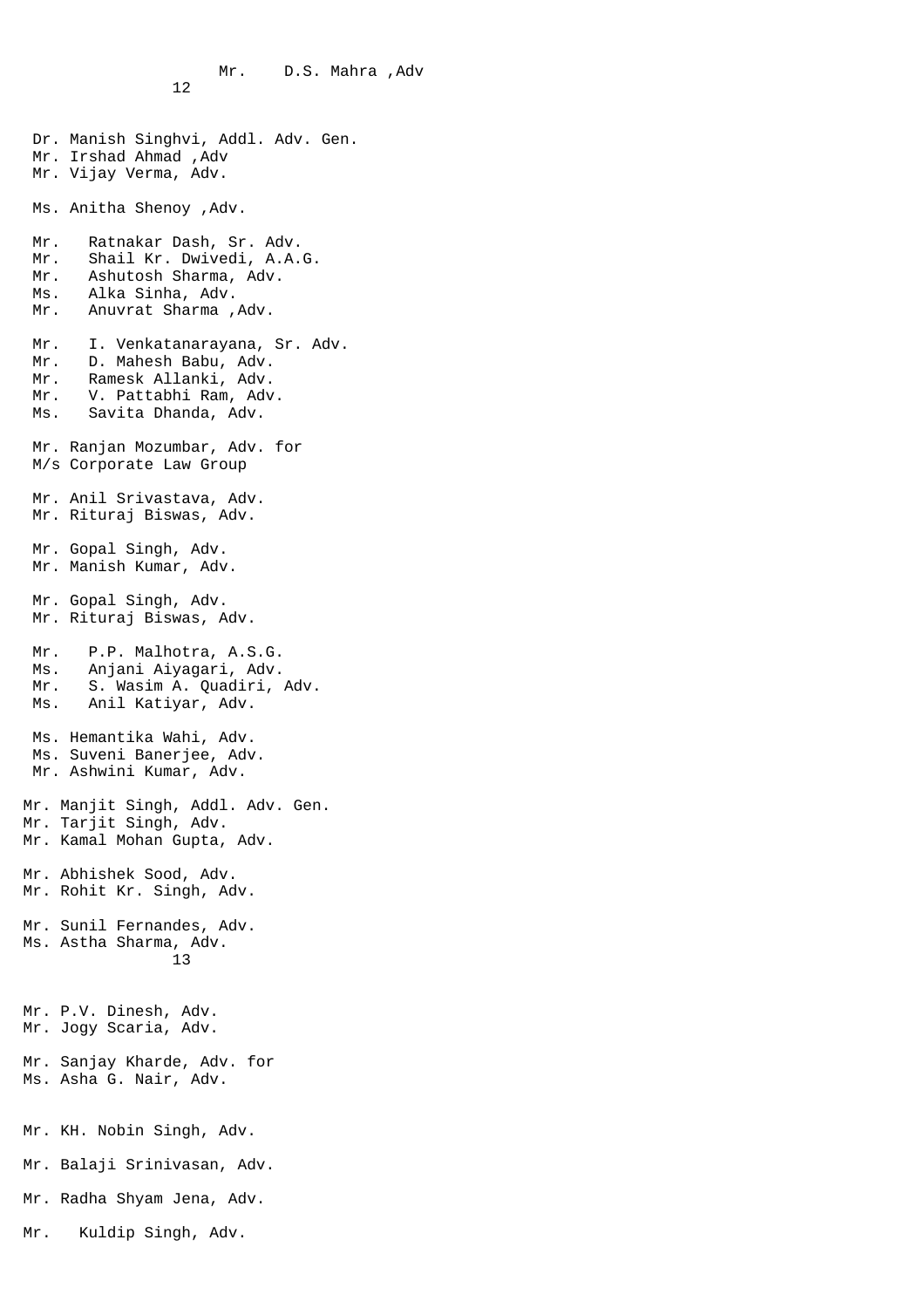Mr. R.K. Pandey, Adv. Mr. H.S. Sandhu, Adv. Mr. K.K. Pandey, Adv. Mr. Mohit Mudgil, Adv. Mr. A. Mariarputham, Adv. Gen. Ms. Aruna Mathur, Adv. Mr. Avneesh Arputham, Adv. Mr. Yusuf Khan, Adv. Ms. Megha Gaur, Adv. M/s Arputham, Aruna & Co. Mr. Aniruddha P. Mayee, Adv. Mr. Abhijit Sengupta, Adv. Mr. B.P. Yadav, Adv. Ms. Anima Kujur, Adv. Mr. Anil K. Jha ,Adv Mr. Dharmendra Kr. Sinha, Adv. Ms. Chhaya Kumari, Adv. Mr. Anil K. Jha ,Adv Mr. Dharmendra Kr. Sinha, Adv.

Mr. R. Sundaravaradan, Sr. Adv. Mr. V.G. Pragasam, Adv. Mr. S.J. Aristotle, Adv. Mr. Prabu Ramasubramanian, Adv. 14

> Ms. Savita Singh, Adv. Mr. Anand Grover, Adv. Ms. Tripti Tandon, Adv. Ms. Shivangi Rai, Adv. Ms. Amritananda Chakravorty, Adv. Ms. Shefali Malhotra, Adv.

 Mr. Prakash Kumar Singh, Adv. Mr. Ravi Kant, Adv. Ms. A. Subhashini, Adv. Ms. Aishwarya Bhati, Adv. Mr. C.D. Singh, Adv. Mr. K.N. Madhusoodhanan, Adv. Mr. M.T. George, Adv. Mr. Subramonium Prasad, Adv. Mr. Sunil Kumar Singh, Adv. Ms. Mukti Singh, Adv. Mr. Jatinder Kr. Bhatia, Adv. Mr. Manpreet Sing Doabia, Adv. Ms. Kiran Bhardwaj, Adv. Mr. Edward Belho, Adv.

 Mr. P. Athuimei R. Naga, Adv. Mr. K. Inatoli Sema, Adv.